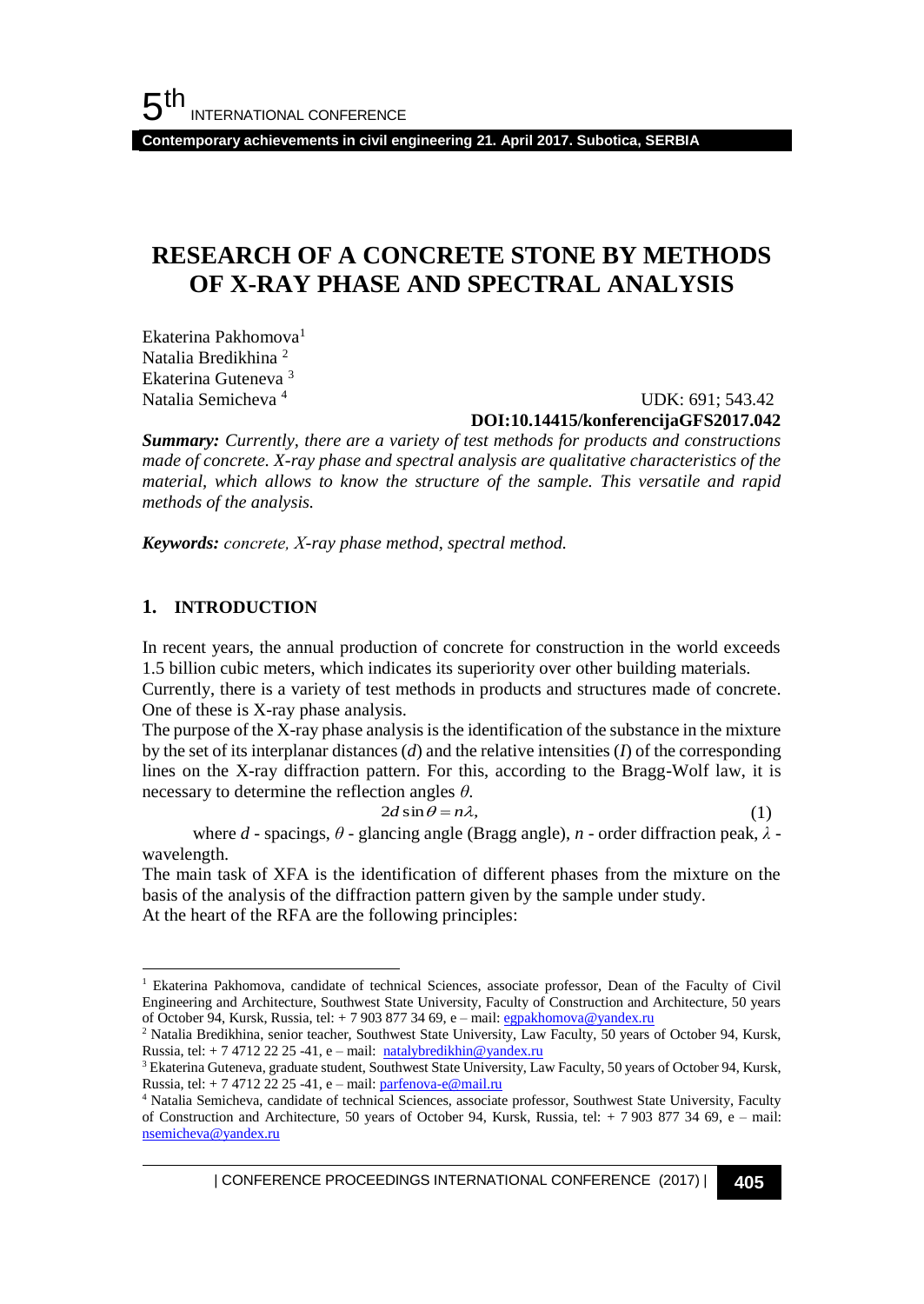# $5$ . међународна конференција

#### **Савремена достигнућа у грађевинарству 21. април 2017. Суботица, СРБИЈА**

- the powder diffraction pattern is, so-called, a peculiar characteristic of crystalline matter;

- each crystalline phase always gives identical diffraction spectrum which is characterized by a set of interplanar distances *d* (hkl) lines and relative intensities *I* (hkl), inherent in a particular crystalline phase;

- X-ray diffraction spectrum from a mixture of individual phases is a superposition of their diffraction spectra;

- from the diffraction spectrum of the mixture, a quantitative estimate of the ratio of the crystalline phases that are present in the sample under study is permissible.

The ratio of the intensities of crystalline phases present in a particular sample is proportional to the content of the phases in it [1].

Qualitatively and quantitatively, any radiation is characterized by the wavelength (with different radiation energy) and its intensity. To characterize any inhomogeneous radiation, one must consider its spectrum, that is, the dependence of the intensity on the wavelength of the radiation.

X-ray emission occurs as a result of the collision of electrons flying at high velocities with the anode material of the X-ray tube.

Electron flying with velocity *U*, when hitting the tube anode is inhibited, the energy (*p*) spent on interaction with the anode material, and the remaining energy is converted into electromagnetic radiation energy dependence of the wavelength of the electron energy is expressed by the Einstein equation:

$$
\frac{hc}{\lambda} = \frac{mU^2}{2} - p\tag{2}
$$

If the p - value is small compared to the energy electron and it can be neglected, then the resulting radiation will have a maximum energy, i.e., the minimum wavelength. If the pvalue is non-zero, then the image of the radiation has a longer wavelength. Of all the possible wavelengths, a continuous emission spectrum consists.

The X-ray method of phase analysis is based on the fact that the crystal lattice is diffractive for x-rays.

If the object under investigation consists of several phases, then each phase will have its own diffraction pattern. In this case, the diffractogram is the imposition of diffractograms of all phases in the sample under study. The intensity of the reflexes of each phase will depend on its amount in the test mixture. Thus, from Fig. shows that the most intense reflections are Cu and weakest -  $Cu<sub>2</sub>O$ . Therefore, in the sample contained significantly more copper than CuO and Cu<sub>2</sub>O [3].

X-ray diffraction method is often used in mineralogy. This is a universal and fast method of analysis.

The main feature of the crystalline state of a substance is the emphasis I ordered arrangement of its constituent elements in the entire volume of the body. For the study of a large aggregate, 10 samples of a large aggregate, a multifunctional complex under construction were selected from grids Karl Marx in the city of Kursk,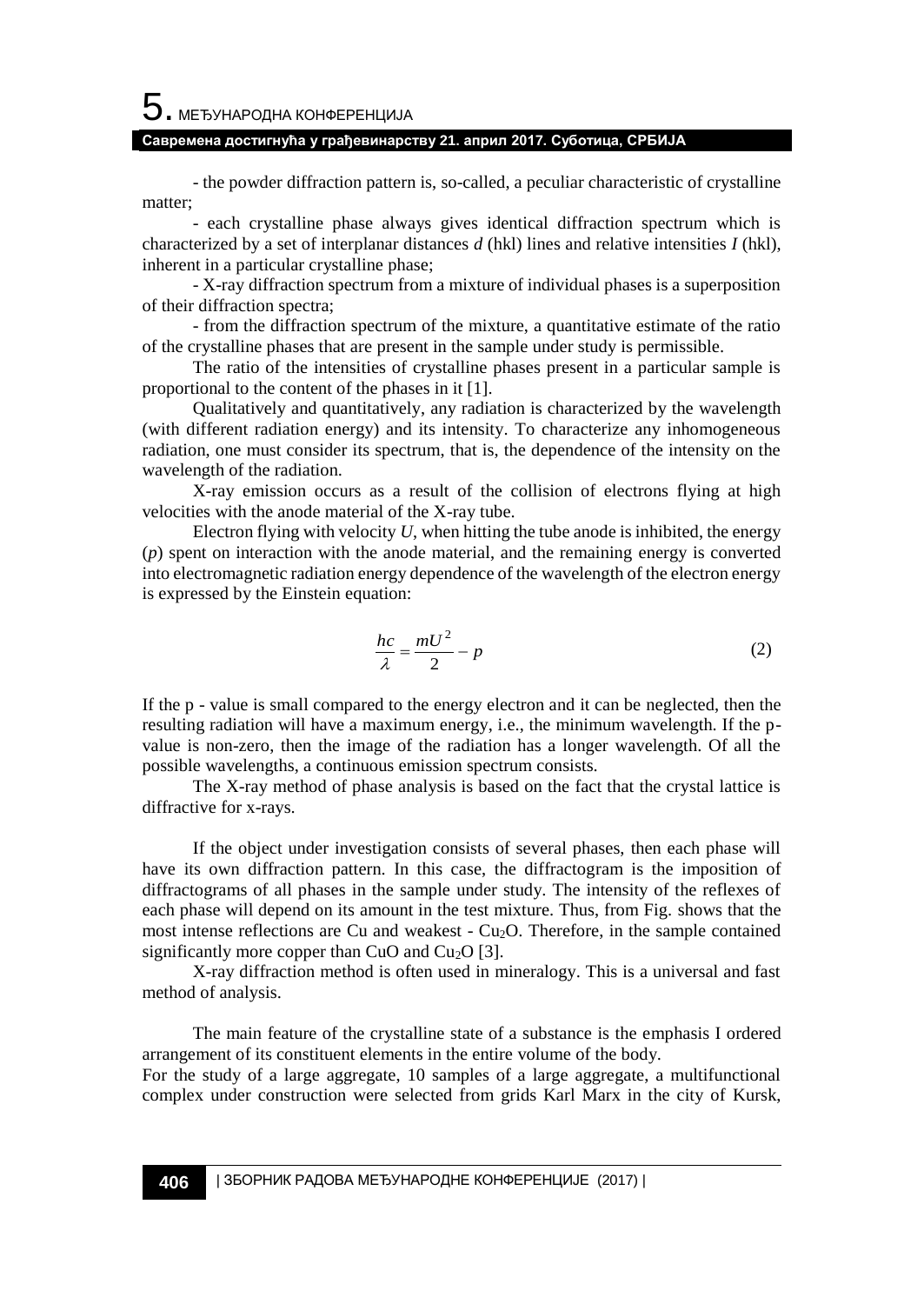which was carried out X-ray phase analysis of the composition of minerals used as a major s and filler.



*Figure 1. Samples of a large aggregate from the body of grillage for X-ray phase analysis.*

For the radiographic analysis, samples were prepared, the samples were ground into a powdered state in a laboratory porcelain mortar, and then sieved through a sieve. Analysis of the X-ray diffraction data were compared with the Americans and the Kan filing PDF software minerals [4].



*Figure 2. XRD pattern of the test samples of concrete blocks*

Samples diffractogram testifies a large number of peaks of high intensity Na(AlSi3O8) and Ca(AlSi3O8) and indicates that the samples are represented mainly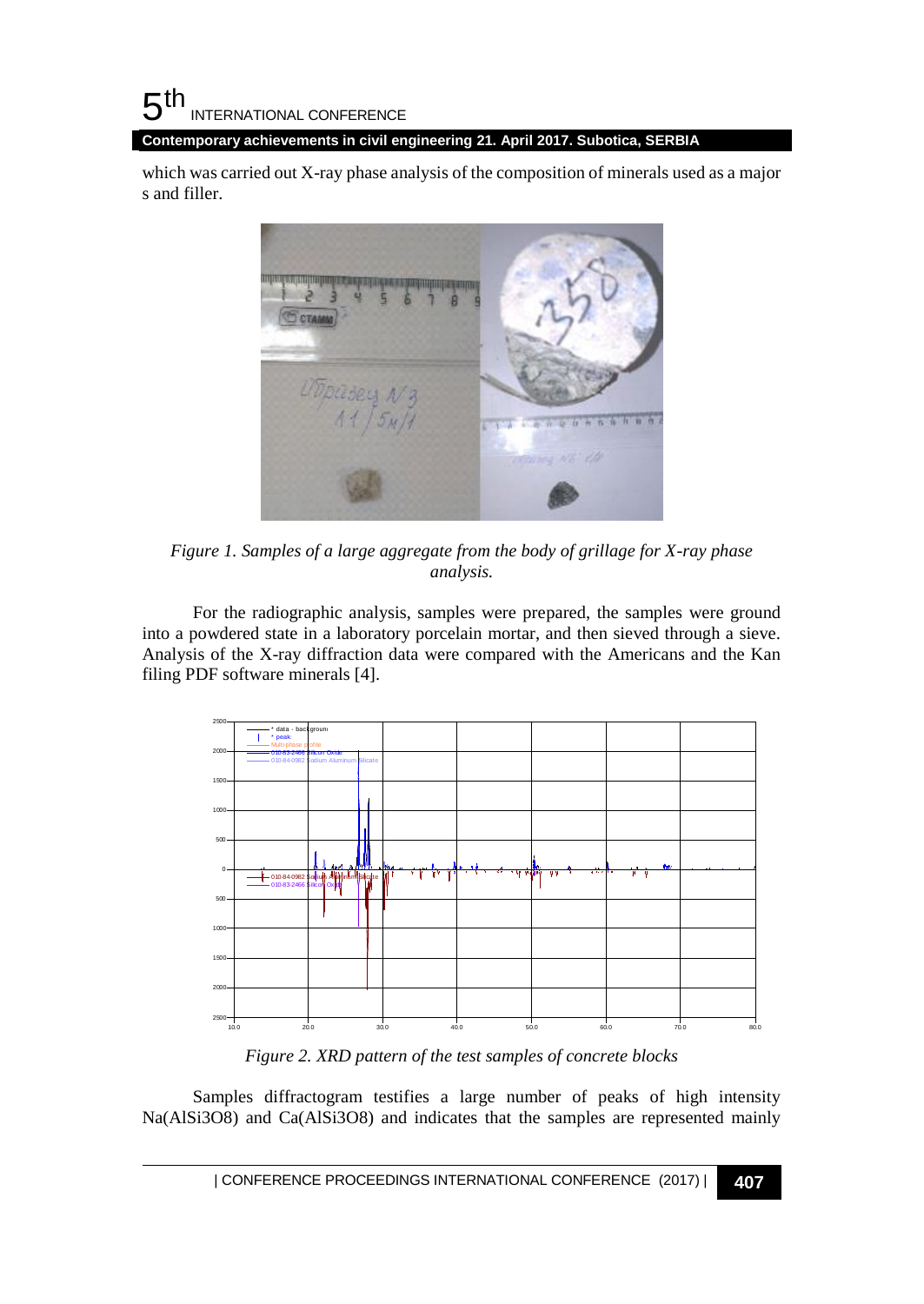## $\mathbf 5$ . међународна конференција **Савремена достигнућа у грађевинарству 21. април 2017. Суботица, СРБИЈА**

 $Na(AlSi<sub>3</sub>O<sub>8</sub>)$  and  $Ca(AlSi<sub>3</sub>O<sub>8</sub>)$ , the chemical formula of which corresponds to feldspar minerals.

To investigate the cement stone ten concrete samples were selected, which was carried out X-ray analysis of the samples, selected from a body of grillages of the under construction "Multifunctional complex on the street Karl Marx in the city of Kursk". The main feature of the crystalline state of a substance is the emphasis I ordered arrangement of its constituent elements in the entire volume of the body [2, 3].

Analysis of the X-ray diffraction data were compared with the Americans and the



*Figure Diffraction pattern of the test cement stone samples*

Diffractogram samples indicating high Pixel Count peaks of high intensity  $SiO<sub>2</sub>$ and  $Ca(OH)_2$  and indicates that the samples are represented mainly  $SiO_2$  - 58% and  $Ca(OH)_2$  - 40%, the chemical formula which corresponds to  $SiO_2$  - sand and  $Ca(OH)_2$  portlandit.

According to the research it can be concluded discrepancy concrete mix to requirements of technical standards GOST 26633-2012 Concrete hard and fine-grained.

Spectral analysis occupies a special place and is widely used in practice for more than 100 years. It is based on the analysis of the emission and absorption of atoms, molecules and a solid. Such an analysis uses a wide range of wavelengths from X-ray to radio waves, but the greatest application is analysis within the optical wavelength range from 750 μm to 10 nm [1]. Depending on the physical phenomena distinguish the emission, absorption, Raman and luminescent spectral analysis.

Emissive spectral analysis is carried out on the emission spectra. It involves the emission of a certain amount of a sample in an electric arc of direct or alternating current, in a gas flame. In this case the sample evaporates molecular compounds are usually broken down into atoms, which are excited in the same source of energy and provide illumination in the form of a line spectrum.

At the heart of the emission method are two main provisions: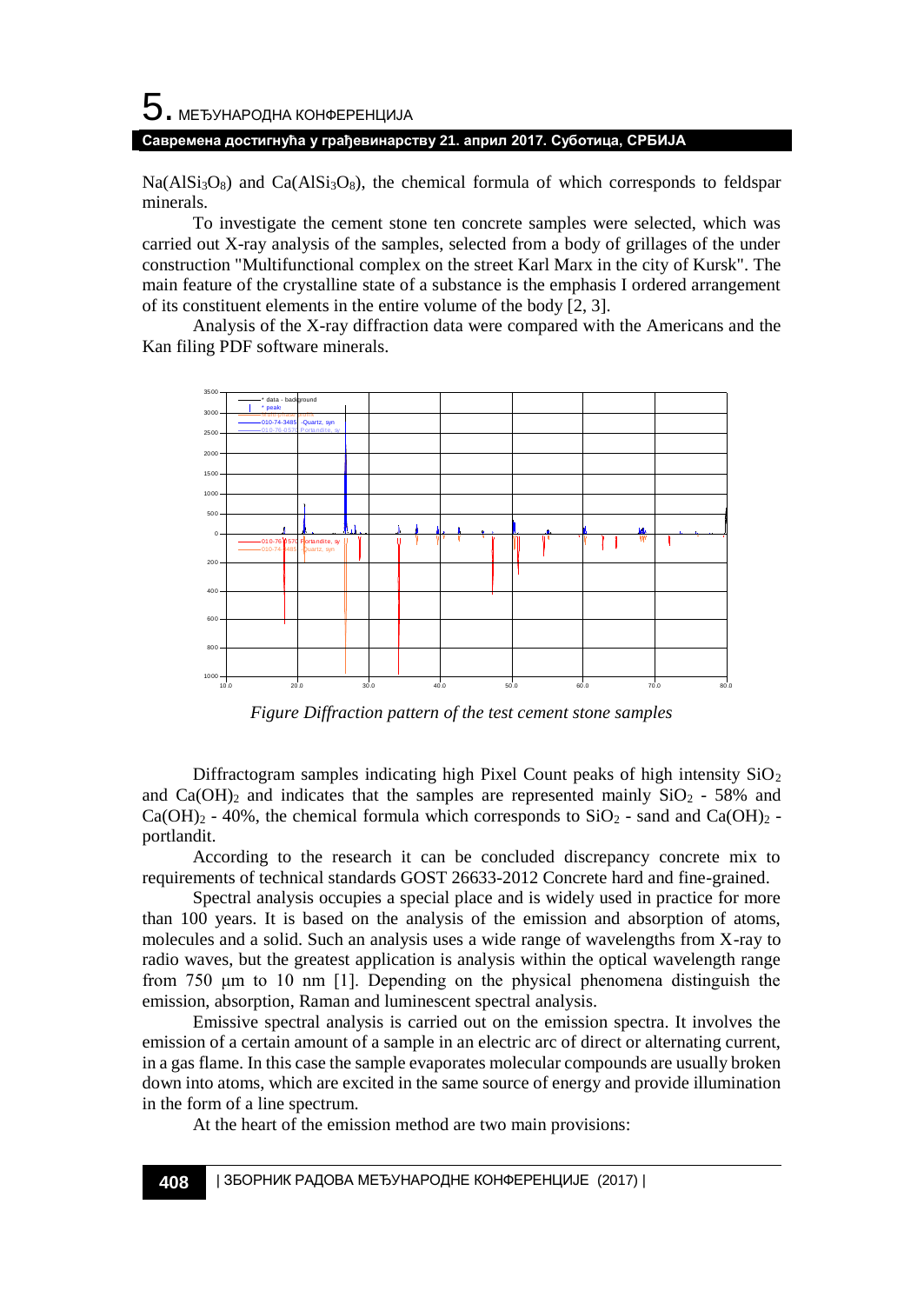#### 5 th INTERNATIONAL CONFERENCE **Contemporary achievements in civil engineering 21. April 2017. Subotica, SERBIA**

1) The atoms of each element and different molecules are characterized by a certain set of spectral lines and there are sufficiently complete tables of these lines

the intensity of each spectral line depends on the concentration of atoms and molecules in the plasma. These provisions are obvious, but their use in practice meets a number of difficulties.

Absorption analysis is carried out on the absorption spectra of the sample in any aggregate state. In contrast to the emission analysis, the substance does not decompose into atoms in it, therefore, by means of an absorption analysis, the problems of determining the elemental and molecular composition of the sample, as well as the structural analysis of molecules and a solid are solved [3]. The basis for the absorption analysis is the dependence of the absorption coefficient of the medium not only on the wavelength of the optical radiation incident on the substance, but also on the concentration of the particles absorbing this radiation.

$$
\chi(\lambda, C) = \alpha(\lambda) \cdot C \tag{3}
$$

Here  $\alpha(\lambda)$  the light absorption coefficient, calculated per unit concentration of absorbing substance and per unit thickness of its layer. It does not depend on the concentration of matter and the intensity of the incident light, but depends only on its wavelength (frequency). With such a recording of the absorption coefficient, Bouguer law takes the form:

$$
I(\lambda, C) = I_0(\lambda)e^{-\alpha(\lambda) \cdot C \cdot I}
$$
\n(4)

And is called the Bouguer-Lambert-Beer law, it should be noted that the assumption of proportionality of the absorption coefficient of the concentration is approximate.

Combination analysis is based on a study of Raman spectra and measuring the intensity of its component spectrum of Raman scattering is a vibrational-rotational spectrum of the molecule or the vibrational spectrum of the solid, but not located in the IR region, and in the wavelength of the excitation light [1]. Its appearance is due to a change in the dipole moment of the molecule or the luminescence center induced by the exciting light. The magnitude of this moment is

$$
|P| = \alpha |E| \tag{5}
$$

Where  $|E| = |E_0| \cos(\omega t + \varphi)$  module of the electric vector of the exciting light

cycle frequency  $\omega$  and the initial phase of oscillation  $\varphi$ ,  $\alpha$  - is the polarizability of the molecule (cents luminescence). The polarizability depends on the internuclear distances. Therefore, the vibrations of molecules and luminescence centers polarizability and dipole moment will change, ie the polarizability can be represented as a function of configuration (normal) coordinates of *q*, the atoms in a molecule or solid

$$
q_i = c_i \cos(\Omega_i t + \Phi_i) \tag{6}
$$

 $c_i$ ,  $\Omega_i$  and  $\Phi_i$  - amplitude, cycle frequency and the initial phase of oscillation of normal fluctuations. Expanding this function in a Taylor series in the normal coordinates and only the first two terms of the expansion, we spend trigonometric transformation and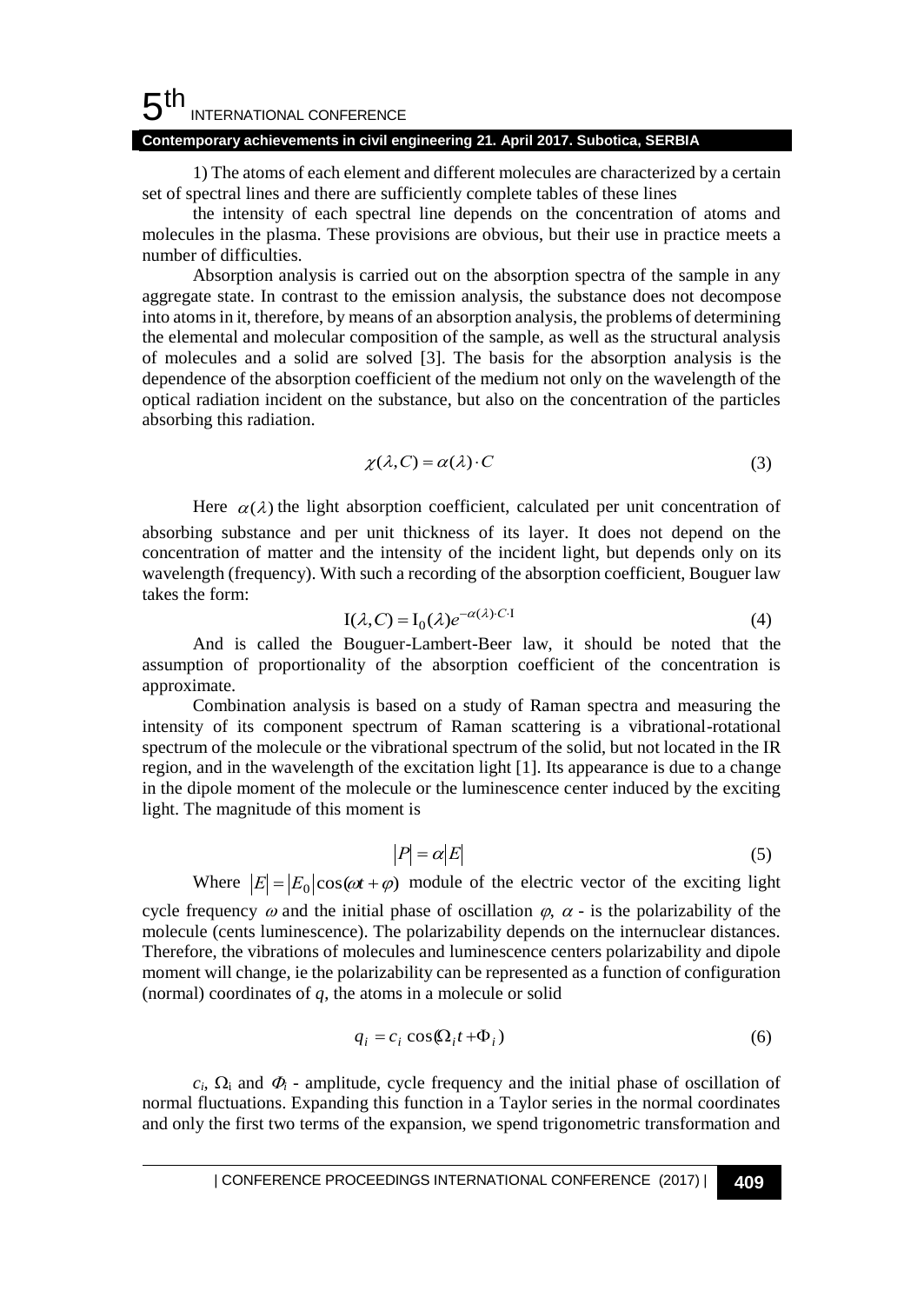#### **Савремена достигнућа у грађевинарству 21. април 2017. Суботица, СРБИЈА**

obtain an expression for the induced dipole moment of the module, depending on the parameters of the normal vibrations:

$$
|P| = \alpha_0 |E_0| \cos(\omega t + \varphi) + \frac{1}{2} |E_0| \sum_{i=1}^n \frac{d\alpha}{dq_i} c_i \left\{ \cos[(\omega + \Omega_i)t + (\varphi + \Phi_i)] \right\} + \cos[(\omega - \Omega_i)t + (\varphi - \Phi_i)] \left\{ \frac{(7\pi)^2}{2} \right\}
$$

Since the induced moment varies with time, scattered light must be observed. The first member (7) describes the Rayleigh scattering of light by the frequency of the exciting radiation and the remaining terms describe the scattering by the total frequency of the incident radiation and the normal vibrations - Raman scattering. The account of the subsequent terms of the expansion yields overtones and composite frequencies. However, their contribution to the intensity is much less than the contribution of the fundamental frequencies. These two spectral lines are arranged symmetrically with respect to the spectral line of the exciting light [4]. Measurement of the intensity and shift of these lines relative to the exciting line makes it possible to obtain qualitative and quantitative information on the type and concentration of molecules in gas, liquid, and in a solid.

Molecular analysis from Raman spectra is in many ways analogous to emission analysis, in principle it is even simpler, since the complex question of the influence of excitation conditions in emission analysis does not arise for Raman analysis. The combination analysis is simpler and the absorption analysis performed on the vibrationalrotational spectra in the IR region. As the Raman spectrum can be excited in any region that is determined only by the wavelength of the exciting light. The use of laser radiation to excite the Raman spectrum largely eliminates these difficulties [5]. The main measured characteristics are the frequencies of Raman lines, counted from the excitation line, the width and intensity of the individual components of the spectrum.



*Figure 4. Graph about the hours of concrete when saturated with water samples taken from the body grillages under construction "Multipurpose center on Karl Marx street in the city of Kursk"*